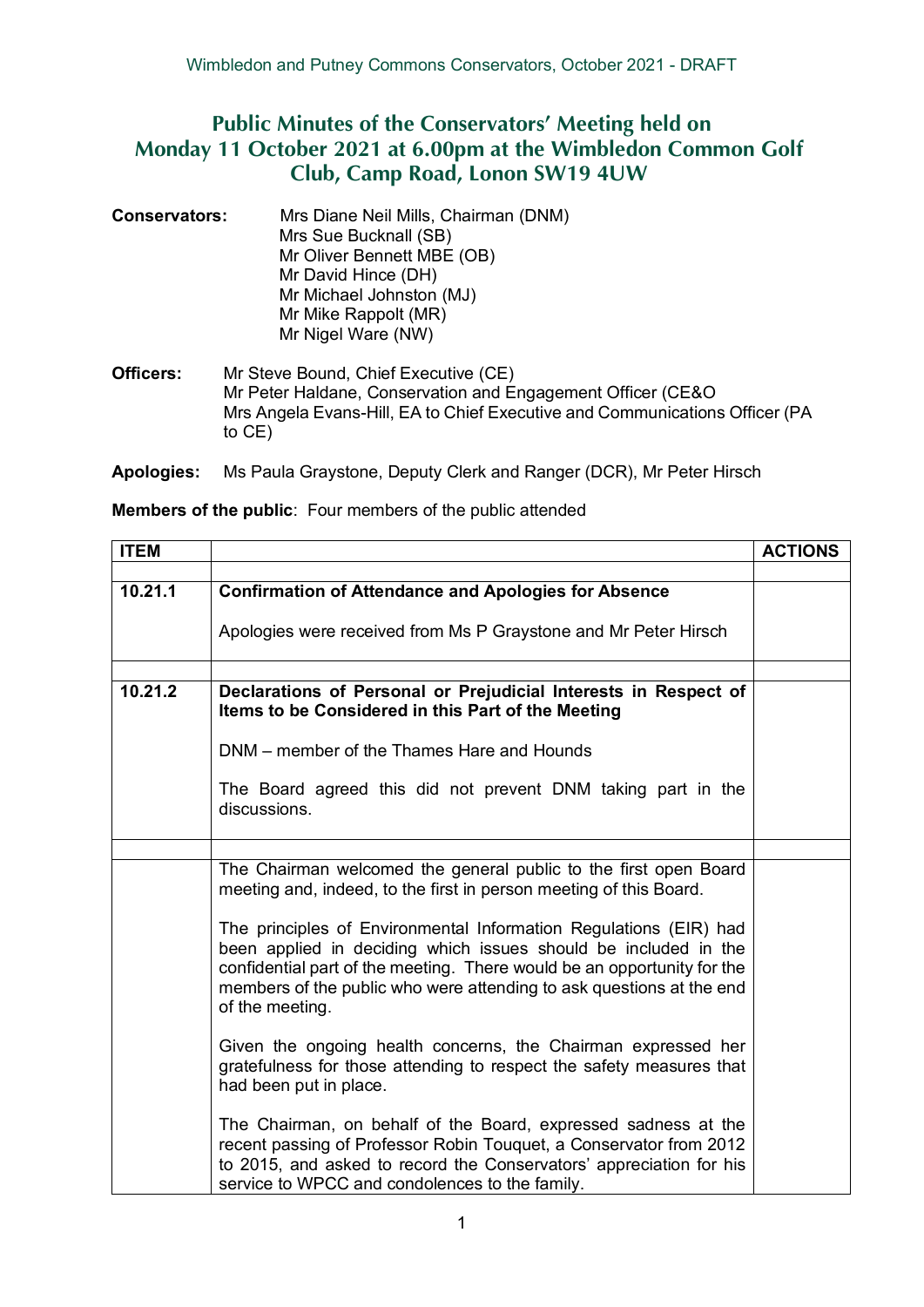| 10.21.3 | <b>WPCC Forum/Group Meetings</b>                                                                                                                                                                                                                                                                                                                                                                                                |  |
|---------|---------------------------------------------------------------------------------------------------------------------------------------------------------------------------------------------------------------------------------------------------------------------------------------------------------------------------------------------------------------------------------------------------------------------------------|--|
|         |                                                                                                                                                                                                                                                                                                                                                                                                                                 |  |
|         | <b>Wildlife &amp; Conservation Forum</b>                                                                                                                                                                                                                                                                                                                                                                                        |  |
|         | OB gave a verbal report of the recent meeting of the Wildlife &<br>Conservation Forum which had taken the form of a survey of Farm<br>Bog.                                                                                                                                                                                                                                                                                      |  |
|         | The Commons had three important valley mire sites: Farm Bog, Stag<br>Bog and Ravine Bog. They were an important part of the site's eco-<br>system and Farm Bog was part of the Commons' SSSI designation.                                                                                                                                                                                                                       |  |
|         | OB was developing a monitoring plan for the Commons and this was<br>put to the test at the recent survey of Farm Bog. A full report would be<br>made to the Board in due course but the main issues were, however,<br>that the Bog had contracted by some 50% over the last 50 years and<br>it was drying out in some areas with some rare plants now locally<br>extinct.                                                       |  |
|         | A survey of Stag and Ravine bogs had shown that both were partly<br>destroyed but the beat base was still intact. Historical drainage in the<br>1940s had resulted in hydrological changes resulting in some areas<br>drying out and invasive species appearing. Both were restorable as<br>was being demonstrated by the work being carried out by PH at Stag<br>Bog which was resulting in a return of biodiversity.          |  |
|         | Whilst the dams recently restored in Farm Bog were also starting to<br>reverse the damage, further work would be required to restore<br>drainage and reintroduce plants. Funds would need to be found for<br>this work and he had identified a grant scheme that opened in Spring<br>2022. OB had also identified partners to work with in the project -<br>London Wildlife Trust (LWT) and the South East Rivers Trust (SERT). |  |
|         | Of urgent concern was the need to find funding to remove the invasive<br>plants in Ravine Bog.                                                                                                                                                                                                                                                                                                                                  |  |
|         | OB confirmed that the work required on the bogs was being<br>incorporated into the Land Management Plan. It was hoped that the<br>new Fundraising Manager would be able to help with finding suitable<br>funding.                                                                                                                                                                                                               |  |
|         | The Board supported the continuation of the restoration work and the<br>seeking of grants to fund the work.                                                                                                                                                                                                                                                                                                                     |  |
|         |                                                                                                                                                                                                                                                                                                                                                                                                                                 |  |
| 10.21.4 | <b>Conservation Report</b>                                                                                                                                                                                                                                                                                                                                                                                                      |  |
|         | PH provided a Conservation update.                                                                                                                                                                                                                                                                                                                                                                                              |  |
|         | Volunteering                                                                                                                                                                                                                                                                                                                                                                                                                    |  |
|         | All pre-Covid volunteer groups on the Commons have been up and<br>running since May 2021:<br>• Weekend scrub bashers - recently tackled scrub near Green<br>Ride and on The Plain.                                                                                                                                                                                                                                              |  |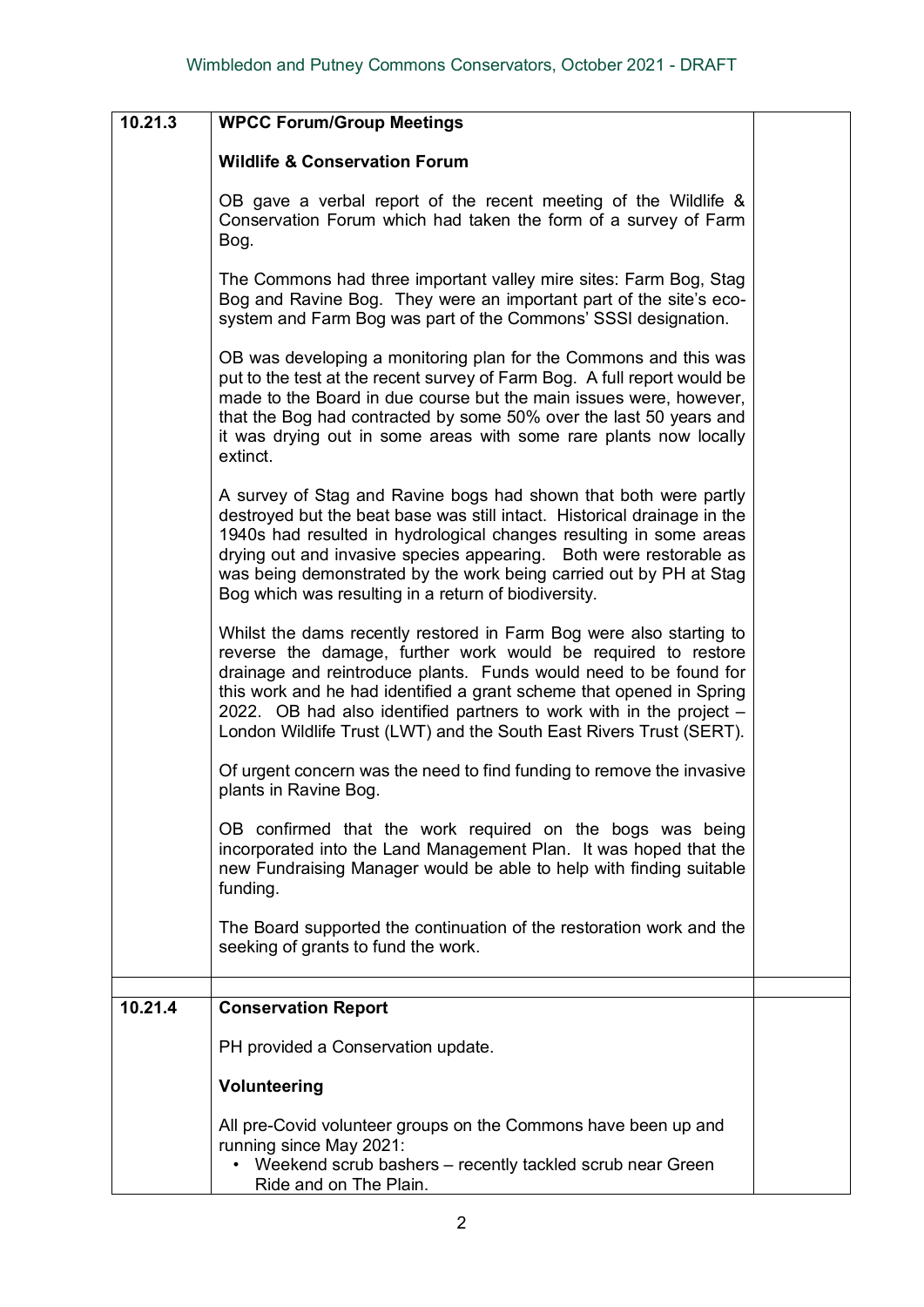| Mid-week volunteer Group – recently carried out painting work,<br>$\bullet$<br>scrub clearance around the edge of Stag Bog and heathland<br>restoration work near Tibbet's Corner.<br>Volunteer litter pickers – approximately 30 regulars.<br>$\bullet$<br>• DofE volunteers - 51 young people involved so far this year.<br>• Beverley Brook litter pickers - (new group June 2021).<br>• Wildlife Recorders - well established group.<br>• Additional volunteer groups have included: Putney High School,<br>Kings College School, Geocache Community and a group from<br>Beyond Autism.<br>Farm Bog Volunteers – In addition to volunteers from LWT, we<br>$\bullet$<br>are currently trying to add to the number of visits which this<br>group make to the area each year |  |
|--------------------------------------------------------------------------------------------------------------------------------------------------------------------------------------------------------------------------------------------------------------------------------------------------------------------------------------------------------------------------------------------------------------------------------------------------------------------------------------------------------------------------------------------------------------------------------------------------------------------------------------------------------------------------------------------------------------------------------------------------------------------------------|--|
| <b>Grassland Management</b>                                                                                                                                                                                                                                                                                                                                                                                                                                                                                                                                                                                                                                                                                                                                                    |  |
| Mowing on the Commons is broadly carried out in the following ways:                                                                                                                                                                                                                                                                                                                                                                                                                                                                                                                                                                                                                                                                                                            |  |
| • Amenity mowing (e.g. REMPF)<br>• Conservation mowing (3x acid grassland sites on the Commons)<br>End of year mow (approximately 6x sites)<br>$\bullet$                                                                                                                                                                                                                                                                                                                                                                                                                                                                                                                                                                                                                       |  |
| The best practice for meadow management involved the cutting, baling<br>and removal of the grass ("arisings") from site. Management by<br>mowing or grazing was essential to the maintenance, structure,<br>balance and diversity in grassland. Without this management,<br>grassland would become coarse and rank, losing diversity and<br>eventually turning into scrub or woodland. This management has been<br>carried out on three sites (in addition to the existing acid grassland<br>sites). These areas have included:                                                                                                                                                                                                                                                |  |
| • PLC Oasis Academy<br>• Telegraph Road meadow<br>Parts of the REMPF Memorial Garden<br>Wide grass verges along Westside Common.                                                                                                                                                                                                                                                                                                                                                                                                                                                                                                                                                                                                                                               |  |
| To further increase the active management of grassland sites on the<br>Commons, we are also looking at costings to better manage five more<br>sites on the Commons<br>West Place (2 acres/0.8 hectares)<br>1.<br>2.<br>Wilberforce Field (1.6 acres/0.6 hectares)<br>3.<br>Putney Heath fairground site (2.2 acres/0.8 hectares)<br>PLC main field (10.9 acres/4.4 hectares)<br>4.<br>5.<br>PLC fairground site (3.5 acres/1.4 hectares)<br>Total = approximately 20 acres/ 8 hectares<br>6.                                                                                                                                                                                                                                                                                   |  |
| London in Bloom 2021                                                                                                                                                                                                                                                                                                                                                                                                                                                                                                                                                                                                                                                                                                                                                           |  |
| London in Bloom, the largest horticultural campaign in London, was set<br>up to encourage and recognise the greening of London. The<br>competition is marked under eight categories, including                                                                                                                                                                                                                                                                                                                                                                                                                                                                                                                                                                                 |  |
| 1. Access, signage and visitor information<br>2. Welfare of visitors                                                                                                                                                                                                                                                                                                                                                                                                                                                                                                                                                                                                                                                                                                           |  |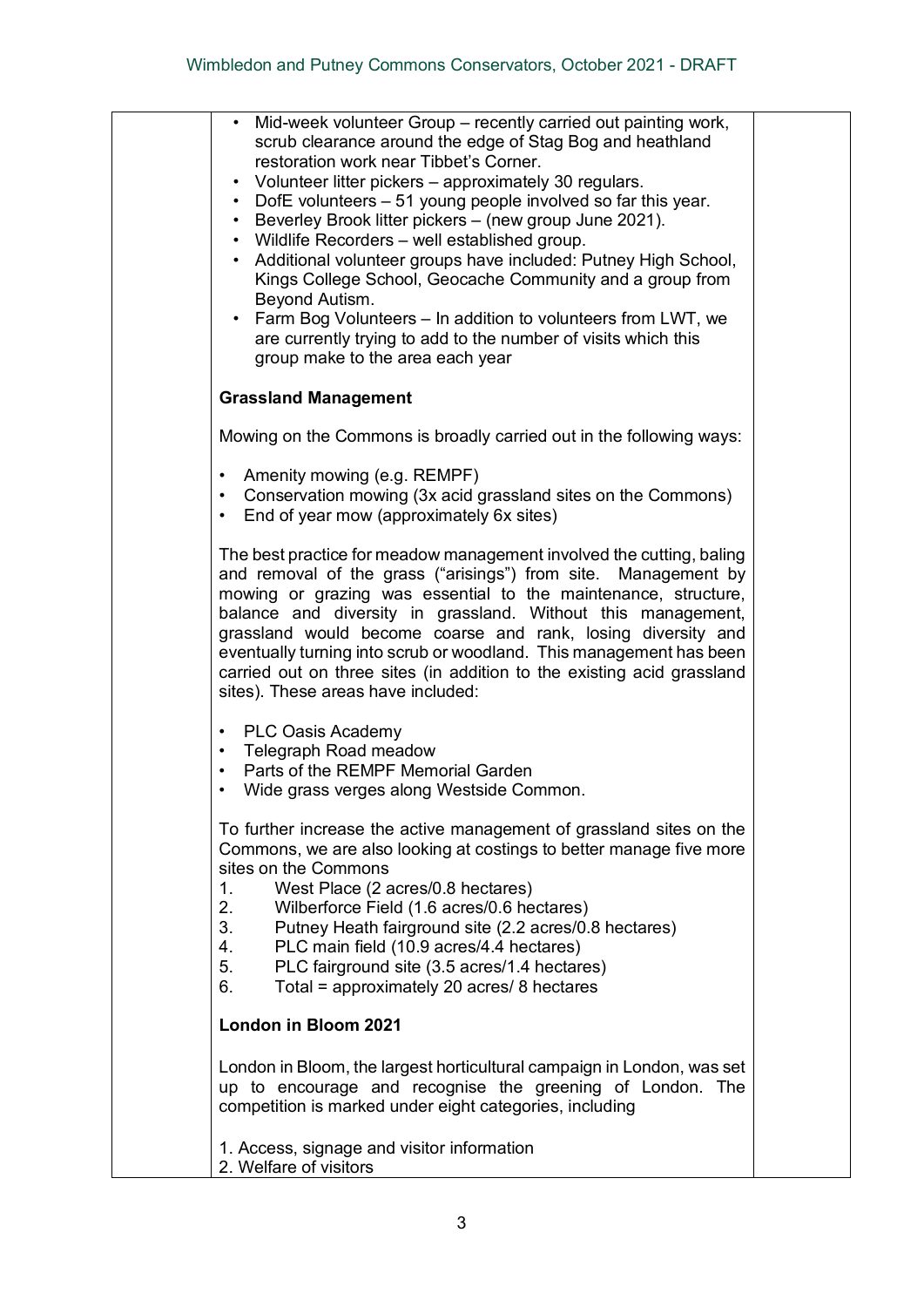|         | 3. Quality and maintenance of facilities<br>4. Maintenance (including control of litter, graffiti & vandalism)<br>5. Maintenance of hard landscape features<br>6. Environmental sustainability (management of natural resources)<br>7. Conservation<br>8. Community involvement      |  |
|---------|--------------------------------------------------------------------------------------------------------------------------------------------------------------------------------------------------------------------------------------------------------------------------------------|--|
|         | PH was delighted to report that Putney Lower Common had been<br>awarded a Gold award, scoring 181 points out of 200 points.<br>Wimbledon Common had also achieved a Gold Award and was also<br>named category winner with a total of 184 out of 200 points.                          |  |
|         | MJ asked if there was any litter management further upstream from<br>WPCC's part of the Beverley Brook by Merton Council. PH was not<br>aware of any. Similarly, he was not aware that they were managing<br>invasive species such as Himalayan Balsam.                              |  |
|         | MJ also asked whether Merton Council might be prepared to carry out<br>mowing on our behalf. PH explained that the Council were more<br>focused on amenity grassland management rather than the more<br>specialised meadow management needed for the Commons.                        |  |
|         | SB asked if it might be possible to work with schools to help with issues<br>around litter, from both litter-picking and educational perspectives. PH<br>explained this was already happening with the Oasis Academy at<br>Putney Lower Common providing volunteers.                 |  |
|         | The Board recorded its appreciation to all volunteers.                                                                                                                                                                                                                               |  |
|         |                                                                                                                                                                                                                                                                                      |  |
| 10.21.5 | <b>Land Management Plan</b>                                                                                                                                                                                                                                                          |  |
|         | PH reported on the progress of the Wimbledon and Putney Commons<br>Land Management Plan (the Plan).                                                                                                                                                                                  |  |
|         | He explained that the aim of the Plan was to provide information about<br>the land management that would be delivered on the Commons over<br>a ten-year period. It would be a document that would provide a<br>transparent link between best practice, legislation and the practical |  |
|         | tasks needed to be carried out on the ground.                                                                                                                                                                                                                                        |  |
|         | It would be a working document for staff, setting out operational<br>objectives, the value of habitats and how they were being improved. It<br>would also be available to anyone outside the organisation who had<br>an interest in the Commons and how they were managed.           |  |
|         | The Plan would include:<br>Environmental information<br><b>Biological information</b><br>Landscape. Cultural heritage, access and recreation.                                                                                                                                        |  |
|         | Following on from this there would be a number of operational<br>objectives which would include, for example:                                                                                                                                                                        |  |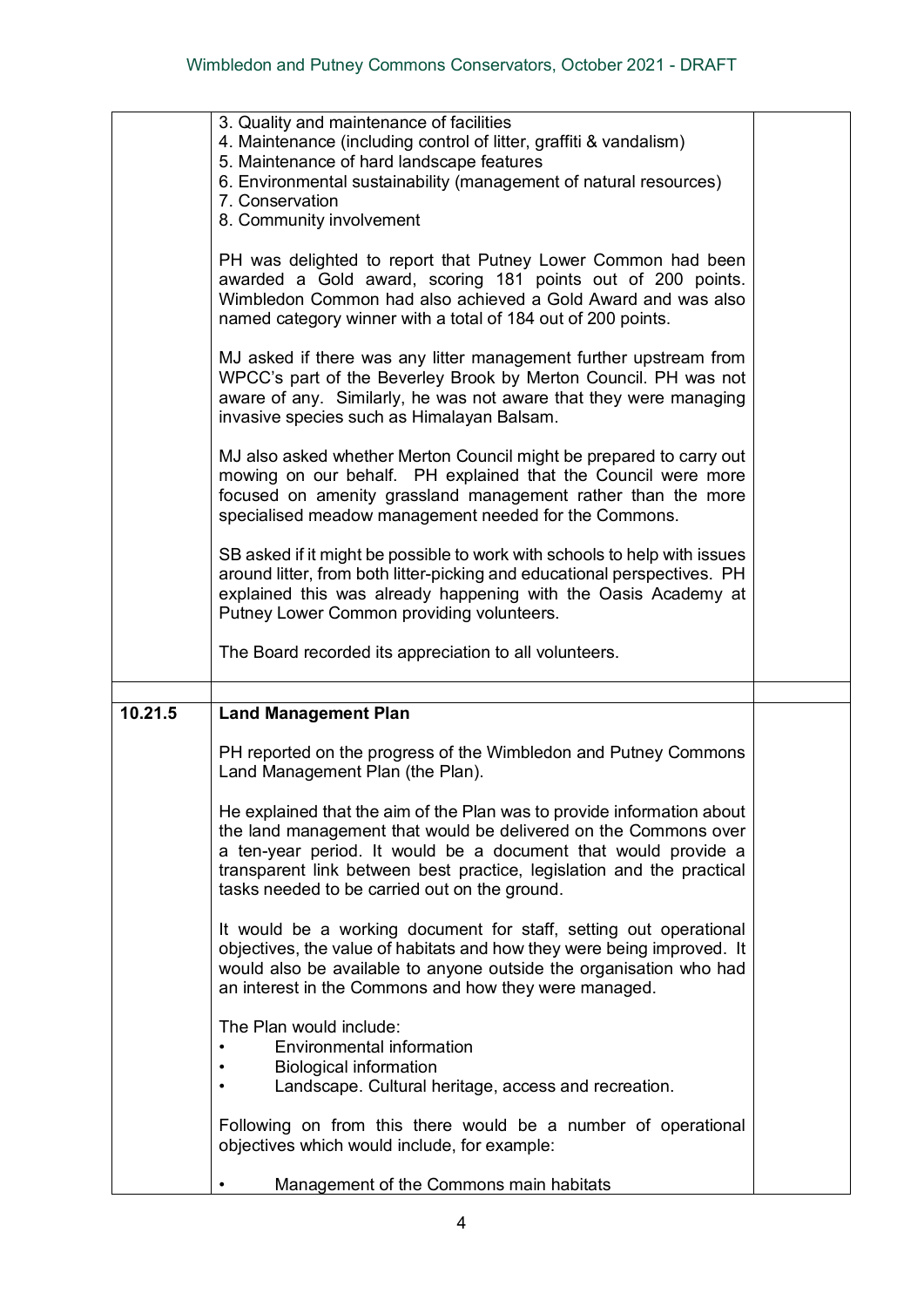| Management on and around the golf course<br>$\bullet$<br>Improvements to access<br>Planning for climate change<br>Management for key species (Hedgehogs, Stag beetles etc)                                                                                                                                                                                                                                                                                                               |  |
|------------------------------------------------------------------------------------------------------------------------------------------------------------------------------------------------------------------------------------------------------------------------------------------------------------------------------------------------------------------------------------------------------------------------------------------------------------------------------------------|--|
| A steering group had been established for the Plan, which consisted<br>of two Conservators (Chair and a member of WCF), the Chief<br>Executive and PH. The first meeting had been held in September 2021.<br>So far there had been significant research carried out and the Plan was<br>a work in progress. Completion was forecast to be end-2022.                                                                                                                                      |  |
| PH confirmed that the Plan would include a list of priorities with<br>costings.                                                                                                                                                                                                                                                                                                                                                                                                          |  |
| MR asked how the Commons' maintenance and conservation work<br>would be managed in the meantime. PH explained that the Land<br>Management Plan would more formally set out the work that was<br>currently carried out by the staff and this work would continue as<br>normal.                                                                                                                                                                                                            |  |
| It would be necessary for the Plan to be signed off by the Board and it<br>was agreed that a meeting to specifically discuss the Plan and to be<br>able to get the views of the Board, would need to be held when it was<br>nearing its final draft form.                                                                                                                                                                                                                                |  |
|                                                                                                                                                                                                                                                                                                                                                                                                                                                                                          |  |
| Chief Executive's Report – non-confidential items                                                                                                                                                                                                                                                                                                                                                                                                                                        |  |
| <b>Contactless Car Park Donation Meters - Given the unreliability of</b><br>the cash only donation machine in the car park, it had been agreed to<br>replace it with a contactless machine. A survey had been carried out<br>to find the best location for the required wifi connection. Fortunately,<br>the location of the current meter was suitable. The new machine had<br>therefore been ordered and would be fitted in due course.                                                |  |
| <b>Recruitment to New Posts –</b> With the decision not to replace the<br>Chief Operations Manager, three new posts were being created:<br>Fundraising Manager, Maintenance Operative and a part time Office<br>Administrator.<br>The Job Descriptions had been finalised and<br>advertising would begin shortly. The CE confirmed that advice had<br>been taken on the appropriate salary for the Fundraising Manager and<br>that the role was being advertised on specialist websites. |  |
| Christmas Reception 3 December 2021 - The Board agreed to<br>proceed with arrangements for the Christmas Drinks Reception at the<br>Royal Wimbledon Golf Club, utilising the larger dining area. A decision<br>would be taken at least three weeks before on whether to go ahead,<br>taking into account the COVID19 situation and the prevailing<br>government advice. MR suggested that criteria be agreed in relation<br>to the decision to proceed with the event.                   |  |
| <b>Recommendations</b>                                                                                                                                                                                                                                                                                                                                                                                                                                                                   |  |
|                                                                                                                                                                                                                                                                                                                                                                                                                                                                                          |  |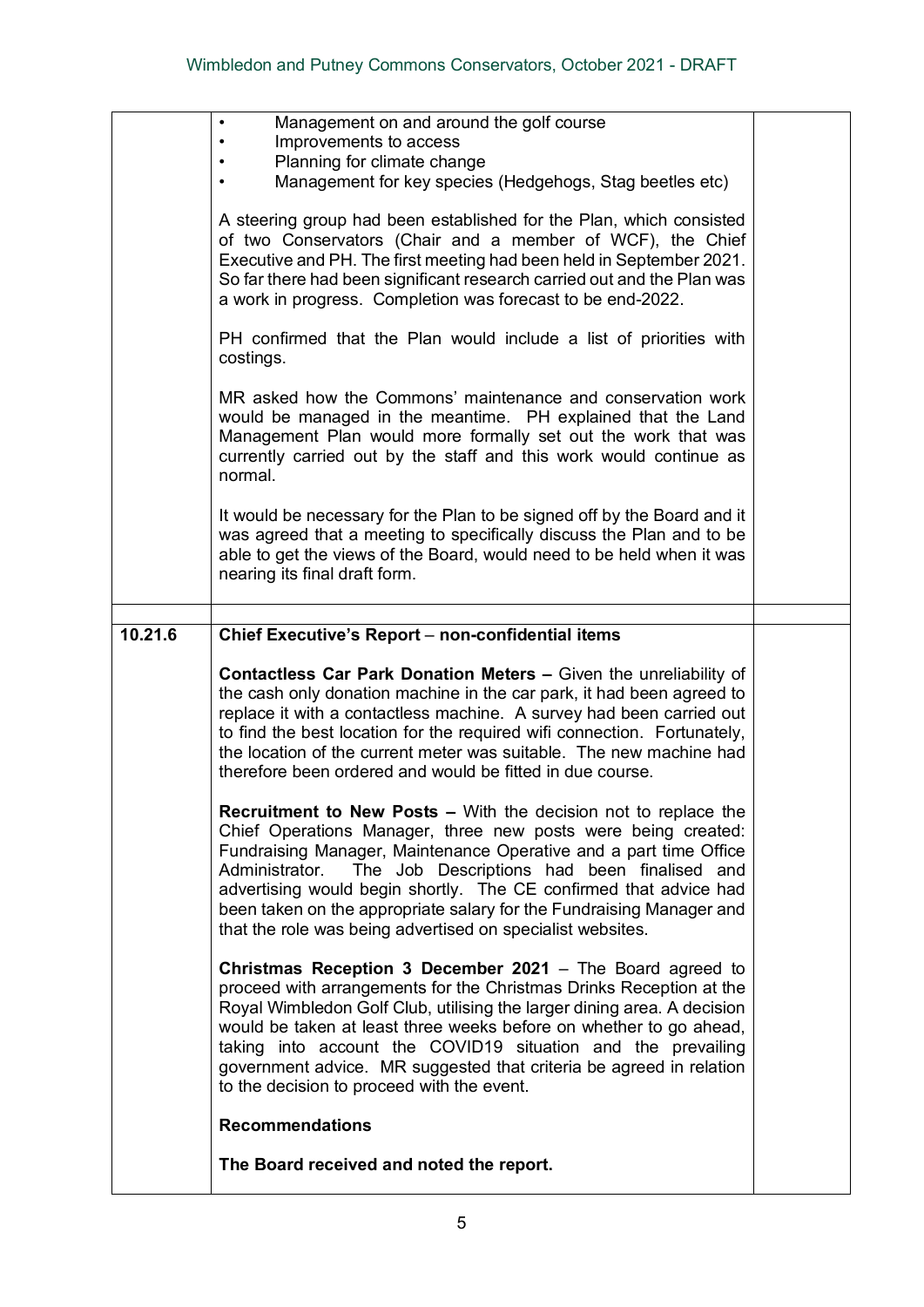|         | The Board agreed to go ahead with preparation for the annual<br>Christmas Reception on 3 December, subject to a review of the<br>COVID19 situation at least three weeks before the event.                                                                                                                                    |  |
|---------|------------------------------------------------------------------------------------------------------------------------------------------------------------------------------------------------------------------------------------------------------------------------------------------------------------------------------|--|
| 10.21.7 | <b>Conservators Code of Conduct and policy on email use</b>                                                                                                                                                                                                                                                                  |  |
|         | The Board approved the Conservators' Code of Conduct which had<br>been amended to include the new Use of E-mail Policy, and a<br>declaration on personal data which current and future Board members<br>would be required to sign. It was agreed that the policy would be<br>included as an appendix to the Code of Conduct. |  |
|         | <b>Resolution</b>                                                                                                                                                                                                                                                                                                            |  |
|         | The Board resolved to approve the revised Code of Conduct<br>including the policy on email use as an appendix.                                                                                                                                                                                                               |  |
| 10.21.8 |                                                                                                                                                                                                                                                                                                                              |  |
|         | Update on the Friends of Wimbledon and Putney Commons                                                                                                                                                                                                                                                                        |  |
|         | SB updated the Board on the Friends of Wimbledon and Putney<br>Commons.                                                                                                                                                                                                                                                      |  |
|         | COVID had continued to curtail activities with the cancellation of the<br>Games Day. However, the Afternoon Tea at the AELTC was<br>scheduled to go ahead on 26 February 2022 and the House of<br>Commons Reception would be held on 21 July 2022.                                                                           |  |
|         | Several successful meet and greet sessions had been held which had<br>resulted in the signing up of new members and many expressions of<br>interest in volunteering on the Commons.<br>A Family Day, held in<br>September in conjunction with Wild Learning, had been successful.                                            |  |
|         | The first Corporate member had joined this year and it was hoped to<br>be able to encourage more.                                                                                                                                                                                                                            |  |
|         | It was hoped that a major project could be identified to which Friends<br>would be encouraged to donate. Possibilities included the continuation<br>of works to the Beverley Brook path, and the replacement of the bridge<br>near the Playing Fields and repairs to the bridge at Putney Lower<br>Common.                   |  |
|         | A "150 <sup>th</sup> Anniversary Picture Competition had been launched in<br>August. This would run for 12 months with a new round each month.<br>It was hoped that the winners would feature in an exhibition and a book<br>later in 2022. Local business had been generous in donating prizes.                             |  |
|         | There was a proposal that the Friends would fund a Memorial Drinking<br>Fountain to be situated near Springwell Car Park. The Committee was<br>currently looking into suitable design options.                                                                                                                               |  |
|         | The Chairman thanks SB for her energy and commitment to the<br>Friends.                                                                                                                                                                                                                                                      |  |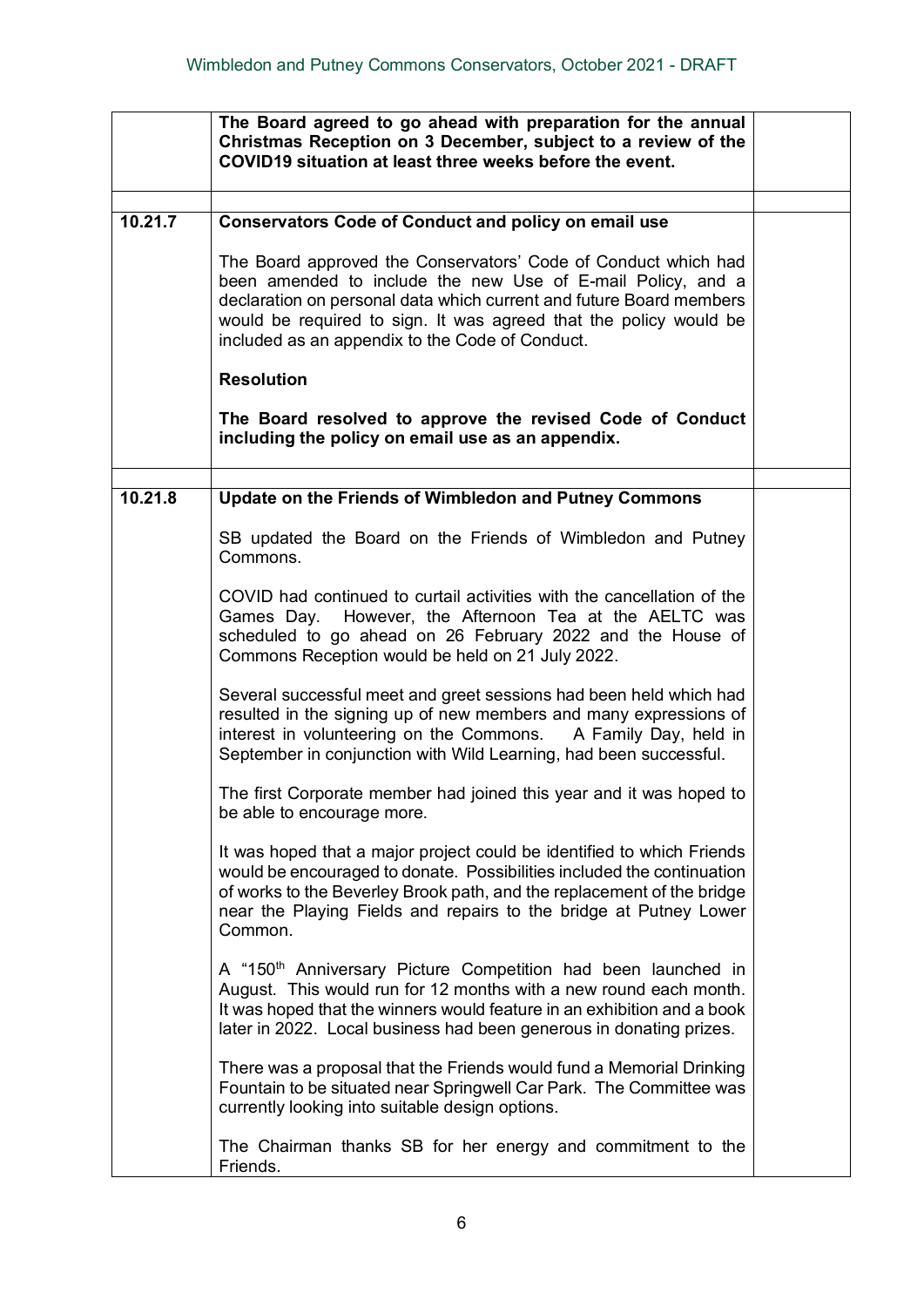| 10.21.9  | Approval of the Minutes of the Annual Open Meeting held on<br>Wednesday 30 June 2021                                                                                                                                                                                                                                                                                                                |  |
|----------|-----------------------------------------------------------------------------------------------------------------------------------------------------------------------------------------------------------------------------------------------------------------------------------------------------------------------------------------------------------------------------------------------------|--|
|          | The Minutes of the Annual Open Meeting held via Zoom on<br>Wednesday 30 June 2021, the draft of which were approved via e-mail<br>and published on the website, were formally approved.                                                                                                                                                                                                             |  |
|          |                                                                                                                                                                                                                                                                                                                                                                                                     |  |
| 10.21.10 | <b>Meeting and Events calendar</b>                                                                                                                                                                                                                                                                                                                                                                  |  |
|          | The Board received and noted the draft Meeting and Events Calendar.                                                                                                                                                                                                                                                                                                                                 |  |
|          | It was noted that the Constitution Committee meeting dates still<br>needed to be confirmed at the next Committee meeting.                                                                                                                                                                                                                                                                           |  |
|          | It was also noted that the June 2022 Board meeting was scheduled<br>during half term as it was difficult to schedule this meeting due to<br>constraints in relation to the approval of the financial statements. MJ<br>asked that where possible school holidays be avoided for meetings.                                                                                                           |  |
|          | <b>Resolution</b>                                                                                                                                                                                                                                                                                                                                                                                   |  |
|          | The Board resolved to approve the draft Calendar of meetings and<br>events for 2022.                                                                                                                                                                                                                                                                                                                |  |
|          |                                                                                                                                                                                                                                                                                                                                                                                                     |  |
| 10.21.11 | Public questions on matters considered in Part A(1) of this<br>meeting                                                                                                                                                                                                                                                                                                                              |  |
|          | Mr Asif Malik                                                                                                                                                                                                                                                                                                                                                                                       |  |
|          | With regard to the drinking fountain, Mr Malik reported that the<br>Wimbledon Society had been looking into the restoration of the<br>drinking fountain near the junction of Parkside and Cannizaro Road<br>and the possibility of moving it onto the Common. This might be an<br>option for the Friends' memorial suggestion. SB thanked Mr Malik and<br>commented that this would be looked into. |  |
|          | With regard to events, Mr Malik asked if the Board were willing to give<br>consideration to going ahead with the Carols at the Windmill this year.<br>It was agreed that this would be discussed outside of the Board<br>meeting.                                                                                                                                                                   |  |
|          | Mr Andrew Harding                                                                                                                                                                                                                                                                                                                                                                                   |  |
|          | Mr Harding asked if the Board could confirm that the Land<br>Management Plan would be underpinned by a specific habitat<br>monitoring strategy so that the effect of management could be<br>assessed? PH confirmed this would be the case.                                                                                                                                                          |  |
|          |                                                                                                                                                                                                                                                                                                                                                                                                     |  |